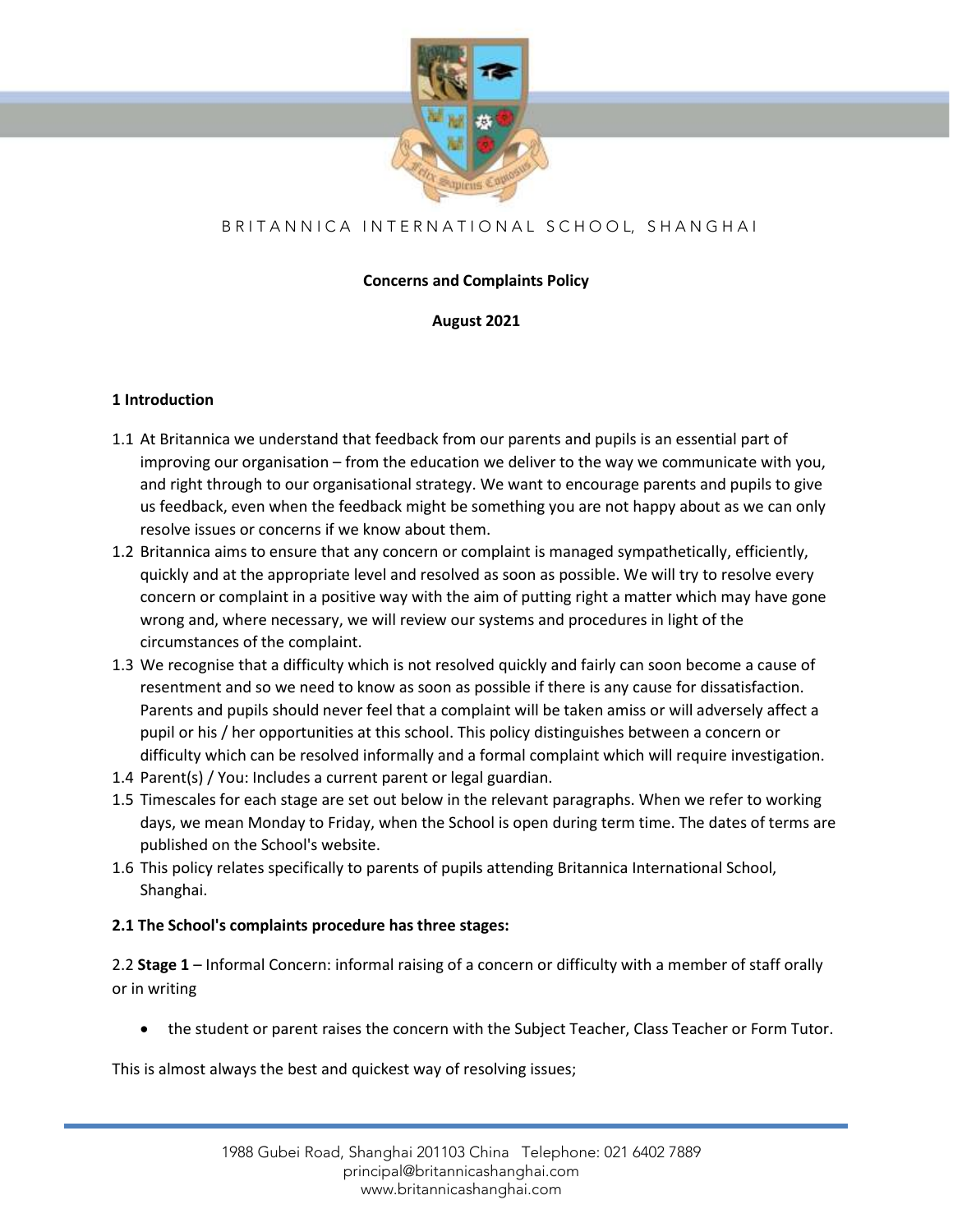• the parent and Teacher agree an appointment for as soon as possible, to discuss the concern in an appropriate and informed manner and without being interrupted.

It is important to recognise that schools are busy organisations and that the Teachers' first commitment must be delivering their lessons to their students, so it may not be possible for a Teacher to see a parent immediately.

The purpose of this meeting will be to establish the nature of the concern and to seek or plan a realistic resolution to the problem;

• should the concern be an issue which is not appropriate for anyone other than the Principal to deal with, the Teacher will refer the parent directly to the Principal;

the Teacher will make a brief written record of the concern raised and any actions agreed on a Complaint Record form (**Appendix 2**).

2.3 **Stage 2** – Formal Complaint: a formal complaint in writing to the Head of Phase- further details of how to make a formal complaint and the relevant procedures are set out below.

If the concern is beyond the Teacher to resolve or the parent is dissatisfied with the outcome of the discussions with the Teacher, s/he should arrange an appointment with the Head of Section.

• the purpose of this meeting will be to establish the nature of the ongoing concern, what has been discussed with the Teacher so far and any actions arising from the initial meeting(s).

The Head of Phasemay need to investigate what has happened since the initial meeting before s/he can assess how the concern might be resolved. In this case, it will be agreed how and within what timescale s/he will contact the parent to let him/her know the outcome of enquiries and the actions taken or planned;

- should the concern be an issue which is not appropriate for anyone other than the Principal to deal with, the Head of Phasewill refer the parent directly to the Principal;
- the Head of Phasewill make a brief written record of the concern discussed and what has been agreed;
- the Head of Phasewill obtain the initial Complaint Record form from the Teacher and complete the further sections from these notes OR will complete a Complaint Record form from his/her notes if the parent had gone to him/her directly;
- the Head of Phasewill e-mail the parent, summarising the concern, what has been agreed, and when to anticipate a response;
- the Head of Phasewill investigate the complaint and either resolve the complaint or set in motion the steps the reach resolution. This may involve consultation with other staff (such as the Teacher, the Principal and/or the Legal Representative) and the parent;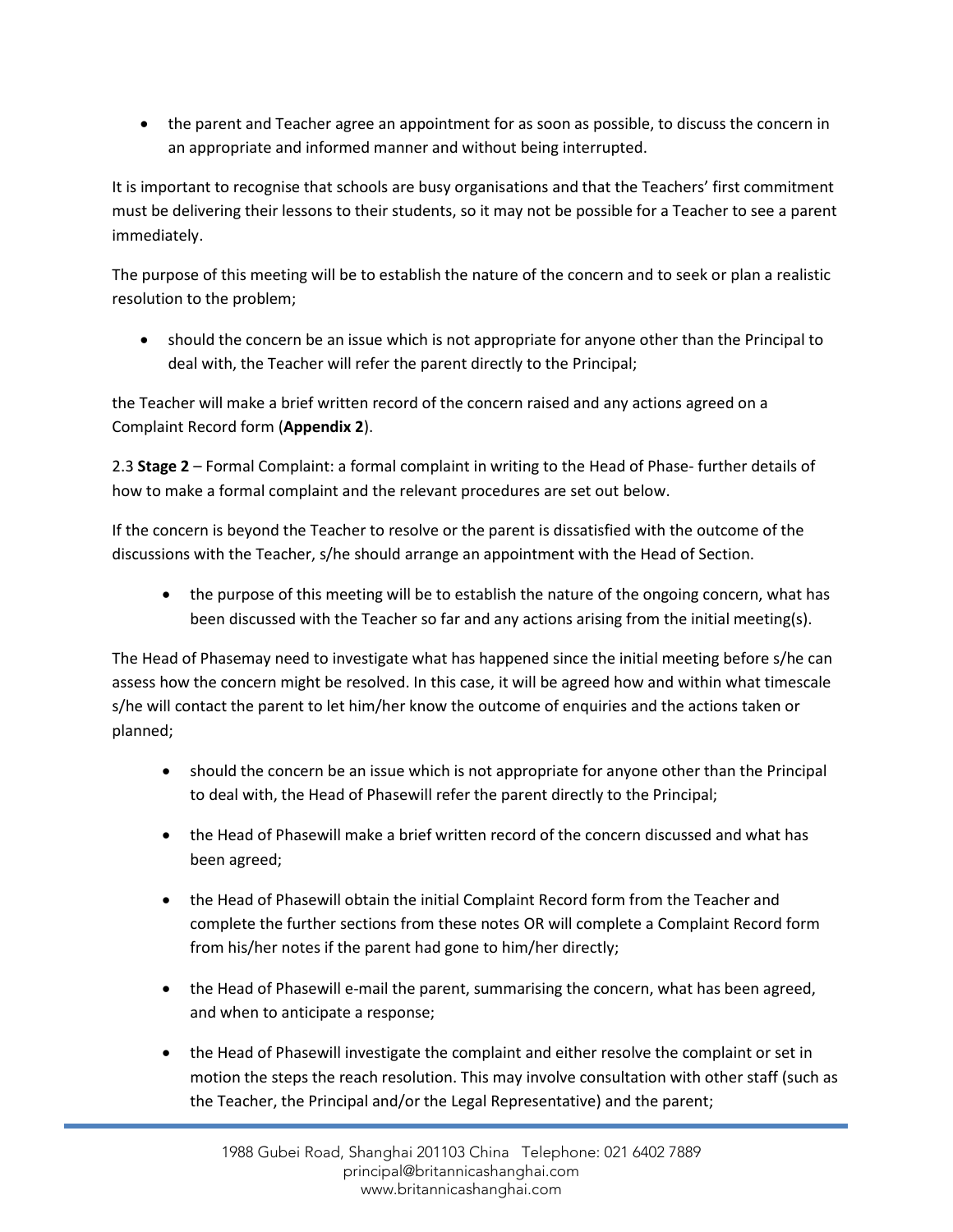• the Head of Phasewill notify the parent, by e-mail or in person (or by telephone only if no other means is possible), of the outcome and resolution of the concern, within the deadline communicated previously.

A written record will be kept of all complaints, and of whether they were resolved at Stage 1 or Stage 2.

Correspondence, statements and records relating to individual complaints will be kept confidential except where access is requested and is required in the course of a school's inspection or under other legal authority.

In accordance with data protection principles, details of individual complaints will be kept only for as long as is considered to be reasonably necessary in the circumstances.

# **Further action**

It is hoped that most problems will be resolved through the informal process. If not, or if it is not appropriate for anyone other than the Principal to deal with a particular concern, the matter will be referred to the Principal and resolved through the formal process.

# **3. Formal Procedures**

If a concern has not been resolved through the informal process – either the concern has been beyond the Teacher and Head of Phaseto resolve or the parent is dissatisfied with the outcome and explanation from the Head of Phase– then formal procedures must be followed.

Raising a concern to the formal level is a serious step. In consideration of future home-school relationships, everyone involved will need to work together to find a resolution to the issue and negotiate an agreement as to how this can best be achieved.

# **3.1 Stage 3: Principal**

# **3.1.1 Initiating formal procedures**

To start formal procedures, the parent should put their concerns in writing to the Principal. This may be as a letter, delivered to the school and clearly marked '*For the attention of the Principal*', or as an e-mail topfarrell@educator.orbital.education. The letter should set out clearly:

- the concern which has previously been discussed;
- why the parent considers that the issue is still unresolved;
- an indication of what outcome the parent is seeking or expecting.

# **3.1.2 Investigation**

The Principal should immediately acknowledge receipt of the complaint but, before responding to it, must ensure that s/he understands the circumstances surrounding the matter. To do this, s/he will: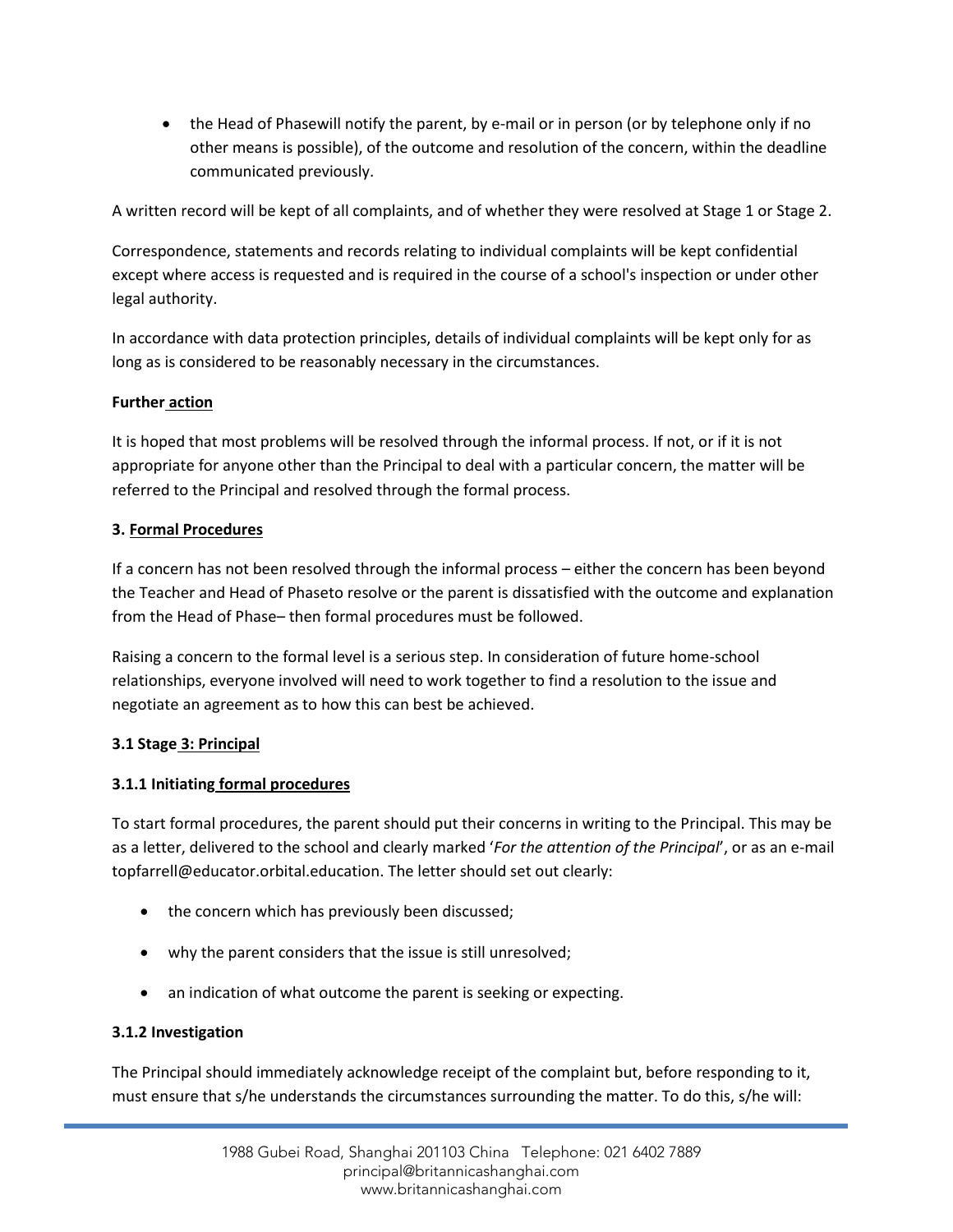- establish what has happened so far, and who has been involved (including obtaining the initial Parental Complaint record form from the Head of Section);
- clarify the nature of the complaint;
- $\bullet$  identify what remains unresolved.

If the complaint involves criticism of a staff member, no action will be taken until a written statement has been obtained from him/her.

In addition to written evidence, the Principal will convene a meeting with the member of staff and the parent who has raised the complaint, in order to clarify outstanding points. This may include calling witnesses. The Principal will convene a similar meeting with staff members involved in the complaint. It may be helpful, with the agreement of all parties, for the Principal to call a joint meeting, with all parties being given the opportunity to present their case, call witnesses and ask questions.

At the above meeting(s), the Principal may also request the presence of the Head of Phaseand/or the school's Legal Representative.

In these meetings, the Principal will:

- probe to elucidate further information about the concern, actions taken and actions proposed;
- clarify what the various parties would consider as appropriate to resolve the situation;
- explore potential resolutions;
- maintain an open mind and be prepared to persist in the questioning;
- not express any judgements unless agreed by all parties together;
- make detailed written notes of each meeting.

# **3.1.3 Decision-making**

After meeting with all parties, the Principal will

- from his/her notes, add further comments to the original Complaint Record form OR (if the parent had raised the concern to him/her directly) will complete a Complaint Record form;
- consider the evidence and desired outcomes;
- consider the various means by which the concern could be resolved

and formulate a final solution to the concern or complaint.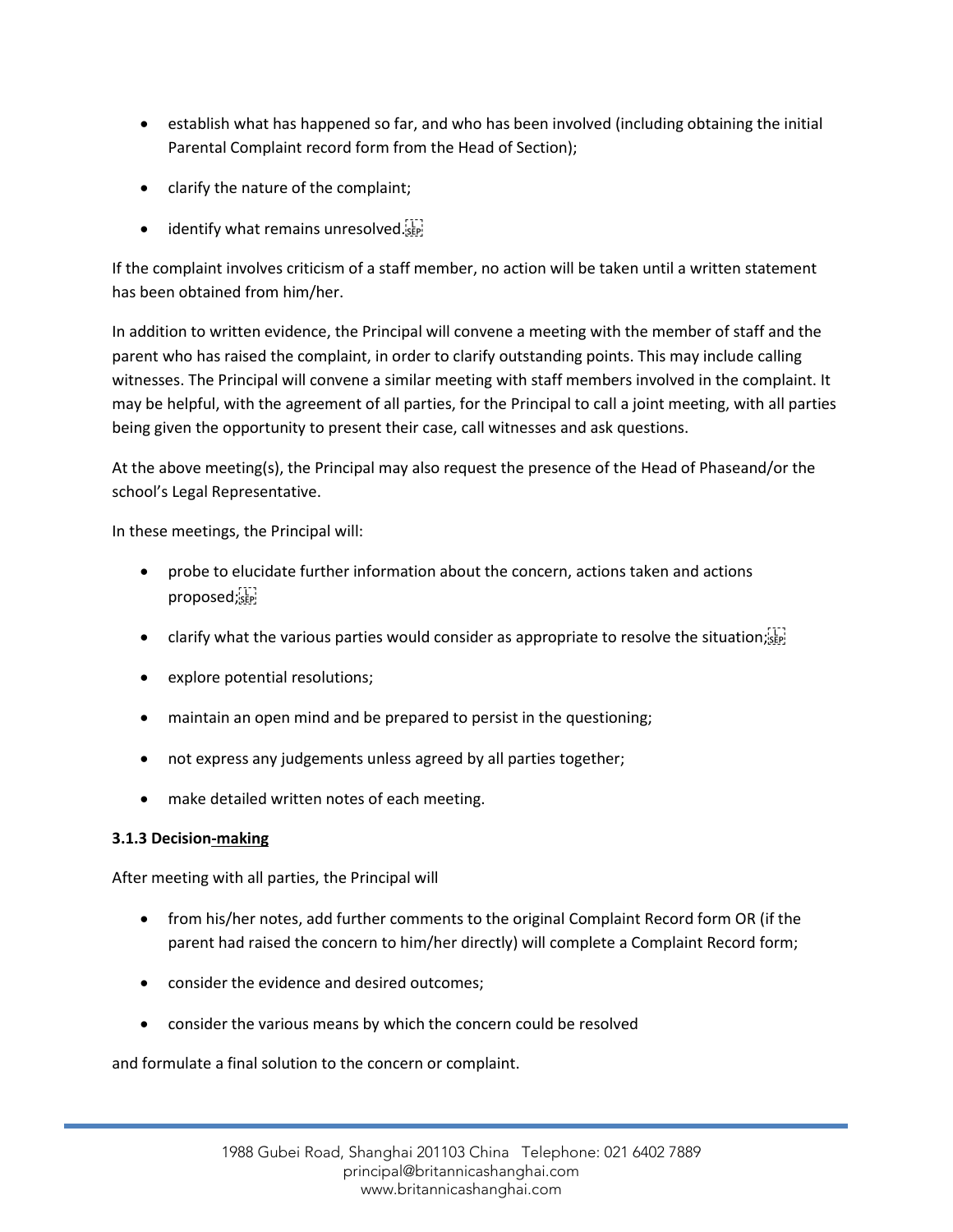# **3.1.4 Feedback**

The Principal will inform all parties of the decided outcome in writing within three working days. S/he may also convene a final meeting to go through the decision and, if required, advise on the right of Appeal.

The Principal will acknowledge if the complaint is valid in whole or in part, or if the complaint has not been substantiated and is therefore considered to be unfounded. S/he may offer one or more of the following:

- an explanation;
- − an apology;
- − an admission that the situation could have been handled differently or better [NOTE: this is not an admission of negligence];[11]
- − an assurance that the event complained of will not recur (with an explanation of any steps that have been taken to ensure that it will not happen again);
- − an undertaking to review policies in light of the complaint.

#### **4 Anonymous Complaints**

4.1 In so far as we are able, we will manage anonymous complaints as we do any other complaint. If you are considering submitting an anonymous complaint you should be aware that there may be instances where our ability to investigate a complaint thoroughly could be hindered by a lack of information – including our ability to speak to you directly about your concerns. We will always investigate the complaint as far as we are able on the information given, however we will only feedback on the outcome of any investigation to a known parent of a pupil at the school. All investigations will be reported internally to the Regional Head of School for full oversight.

#### **5 Expectations of Parents and the School**

5.1 Parents/carers/members of the public who raise either informal concerns or formal complaints with the school can expect the school to:

a) Ensure that the Complaints policy and this policy are available

b) Respond within a reasonable time;

c) Be available for consultation within reasonable time limits bearing in mind the needs of the pupils within the school and the nature of the complaint;

d) Respond with courtesy and respect;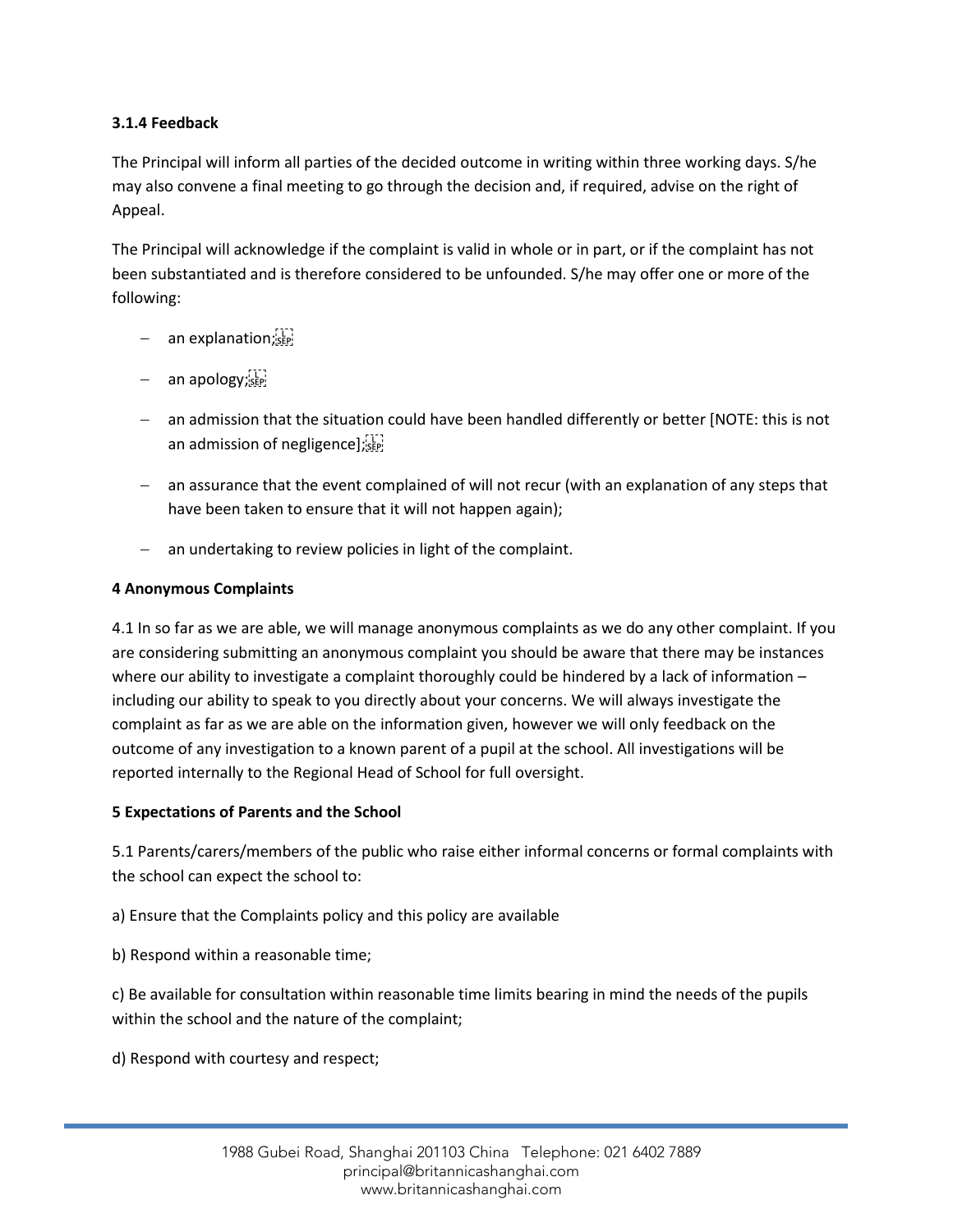e) Attempt to resolve problems using reasonable means in line with the school's complaints policy, other policies and practice

5.2 The school can expect parents who wish to raise concerns with the school to:

a) Treat all school staff with courtesy and respect;

b) Respect the needs and well-being of pupils and staff in the school;

c) Avoid any use, or threatened use, of violence to people or property;

d) Avoid any aggression, verbal abuse or other intimidating behaviour;

e) Ensure that written communications state the facts surrounding the concern without using threatening or unpleasant language.

f) Recognise the time constraints under which members of staff in schools work and allow the school a reasonable time to respond; g) Recognise that resolving a specific problem can sometimes take some time.

# **6. Orbital Education**

Whilst Orbital Education is required to ensure that the school has a robust procedure for dealing with parental concerns and complaints in place, they are not the forum for parents to approach to raise or resolve concerns: these must be raised with the school.  $\frac{1}{2}$ 

Orbital Education will only become directly involved if they are requested to consider an Appeal from the parent or a staff member.

# **7.Specific concerns**

# **7.1 Concerns about, or allegations of, abuse**

Allegations of abuse against a member of Britannica staff must be reported to the Designated Senior Lead and the Principal immediately. Allegations of abuse against the Principal must be reported to the Designated Senior Lead and the Regional Head of Schools.

Full details about how allegations of abuse will be managed are laid out in the Safeguarding and Child Protection Policy and in the Staff Behaviour & Code of Conduct Policy, which can be found on the school's website.

# **7.2 Concerns or complaints about the Principal**

Should a parent have a complaint about the Principal, it should be addressed in writing directly to Orbital Education in the form of an e-mail to the school's designated RHoS (Regional Head of Schools) at [michael@orbital.education,](mailto:michael@orbital.education) who will follow the informal procedure and, if necessary, the formal procedure.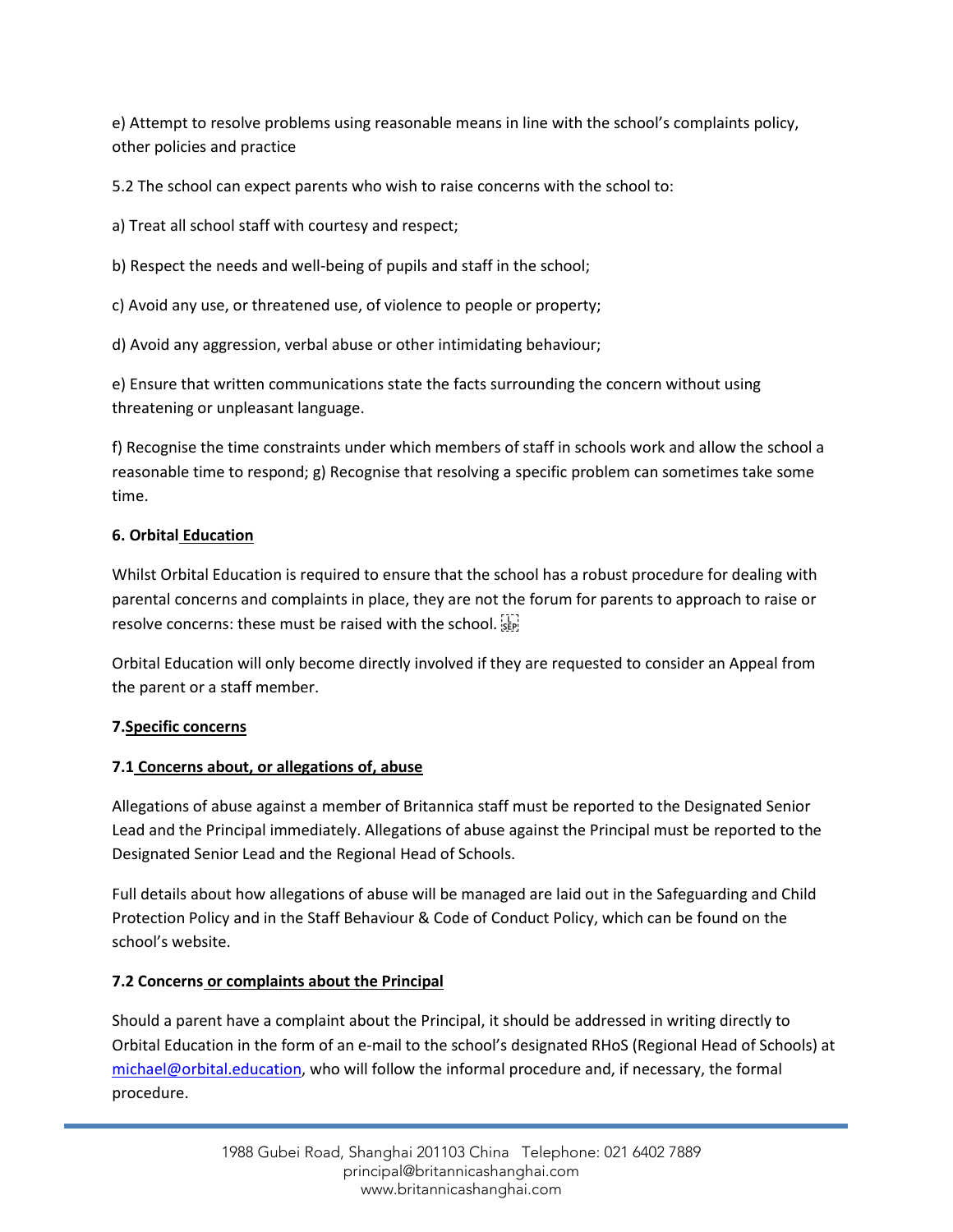NOTE: If a parent is unhappy with the decision the Principal has made about a complaint or that the complaint has not been resolved, this should not become a complaint about the Principal but should be dealt with through the Appeal process (see **Section 8**, below).

# **8.Right of Appeal**

If a parent or member of staff is unsatisfied with the outcome of the formal Complaints procedure, s/he has the right of appeal to Orbital Education.

Appeals must be submitted in writing to Orbital Education in the form of an e-mail to the designated RHoS a[t michael@orbital.education](mailto:michael@orbital.education) within three working days of the initial decision, and will be considered jointly by at least three members of the Orbital management team.

Orbital Education will either uphold the resolution as it stands or instruct the Principal to revise the outcome. In the case of revising the outcome, Orbital Education will work with the Principal to formulate a new outcome.

The decision of Orbital Education is final and will be communicated to the parent or staff member who raised the complaint, to the Principal and, if relevant, to any staff member against whom the initial complaint was made, in writing within five working days.

All concerns should be successfully resolved by following through the various stages of the Complaints procedure. However, there may be occasions when, despite all stages of the procedure, including an Appeal, having been followed, the parent remains dissatisfied.

Unless there is significant new information, if the parent tries to reopen the same issue, the Principal and Orbital Education will jointly write to inform the parent that all stages of the procedure have been exhausted and the matter is considered to be closed.

# **9 Persistent Complainants**

9.1 For the purpose of this policy, a persistent complainant is a parent who complains about issues, either formally or informally, or frequently raises issues they consider to be within the remit of the school, and whose behaviour is unreasonable. Such behaviour may be characterised by:

a) Actions which are obsessive, persistent, harassing, prolific, repetitious;

b) Prolific correspondence or excessive e-mail or telephone contact about a concern or complaint;

c) Uses Freedom of Information requests excessively and unreasonably

d) An insistence upon pursuing unsubstantial complaints and/or unrealistic or unreasonable outcomes;

e) An insistence upon pursuing complaints in an unreasonable manner;

f) An insistence on only dealing with the Principal on all occasions irrespective of the issue and the level of delegation in the school to deal with such matters;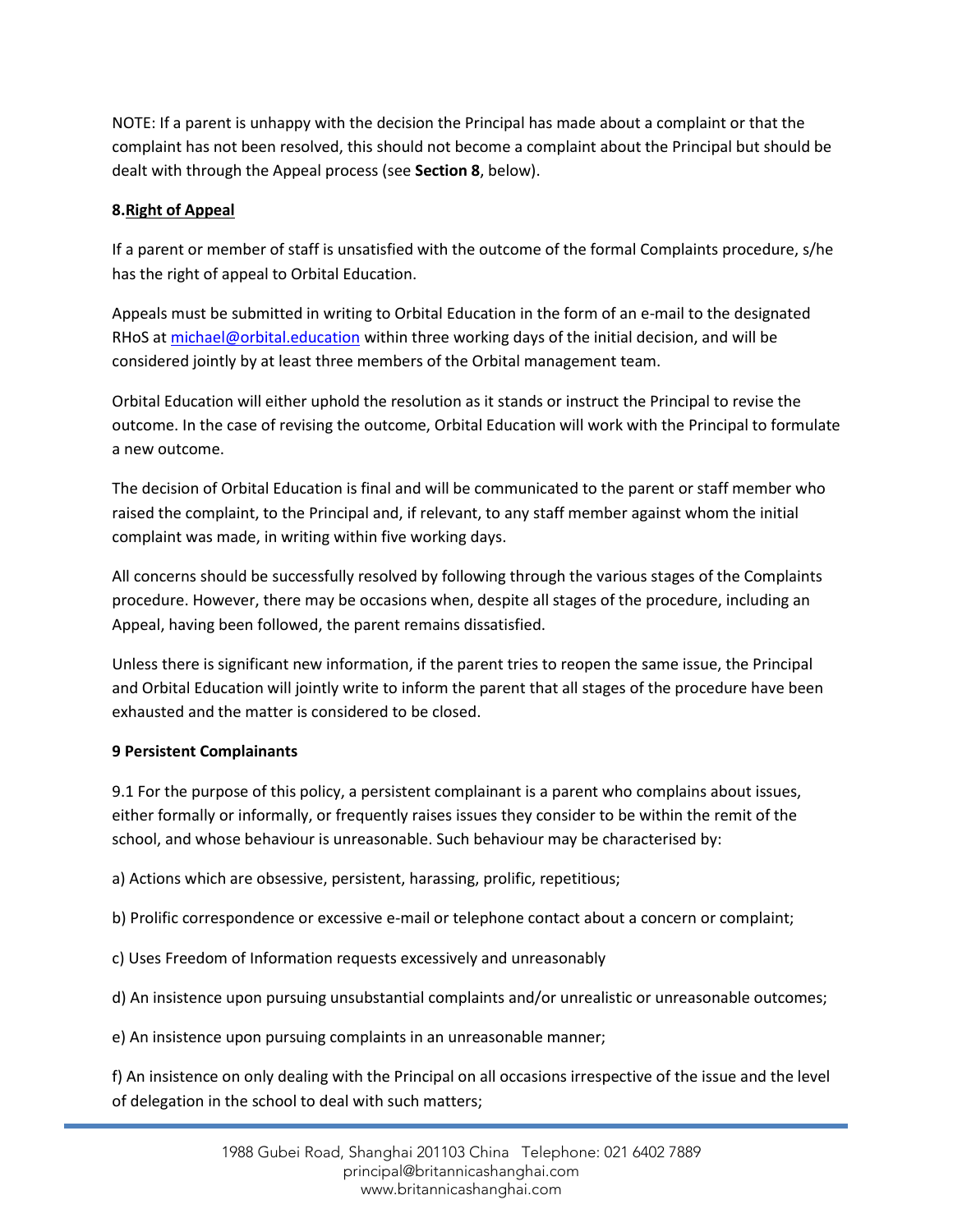g) An insistence upon repeatedly pursuing a complaint when the outcome is not satisfactory to the complainant but cannot be changed, for example, if the desired outcome is beyond the remit of the school because it is unlawful.

9.2 For the purpose of this policy, harassment is the unreasonable pursuit of such actions as in (a) to (g) above in such a way that they:

a) Appear to be targeted over a significant period of time on one or more members of school staff and/or

b) Cause on-going distress to individual member(s) of school staff and/or

c) Have a significant adverse effect on the whole/parts of the school community and/or

d) Are pursued in a manner which can be perceived as intimidating and oppressive by the recipient. This could include situations where persistent demands and criticisms, whilst not particularly taxing or serious when viewed in isolation, have a cumulative effect over time of undermining confidence, wellbeing and health.

9.3 The School's Actions in cases of persistent or vexatious complaints or harassment:

9.3.1 In the first instance the school will communicate either in writing or verbally (confirmed with a letter) to inform the complainant that his / her behaviour is considered to be becoming unreasonable / unacceptable and, if it is not modified, action may be taken in accordance with this policy.

9.3.2 If the behaviour is not modified the school will take some or all of the following actions as necessary, having regard to the nature of the complainant's behaviour and the effect of this on the school community:

a) Inform the complainant in writing that his/her behaviour is now considered by the school to be unreasonable/unacceptable and, therefore, to fall under the terms of this section of the policy;

b) Inform the complainant that all meetings with a member of staff will be conducted with a second person present and that notes of meetings may be taken in the interests of all parties;

c) Inform the complainant that, except in emergencies, all routine communication with the complainant to the school should be by letter only;

d) In the case of physical, or verbal aggression or other forms of intimidating behaviour, take appropriate advice and consider warning the complainant about being banned from the school site; or proceed straight to a temporary ban;

e) Consider taking advice from the HR / Legal Services about putting in place a specific procedure for dealing with complaints from the complainant, i.e. the complainant will not be able to deal directly with the Principal but only with a third person, to be identified by the Regional Head of Schools, who will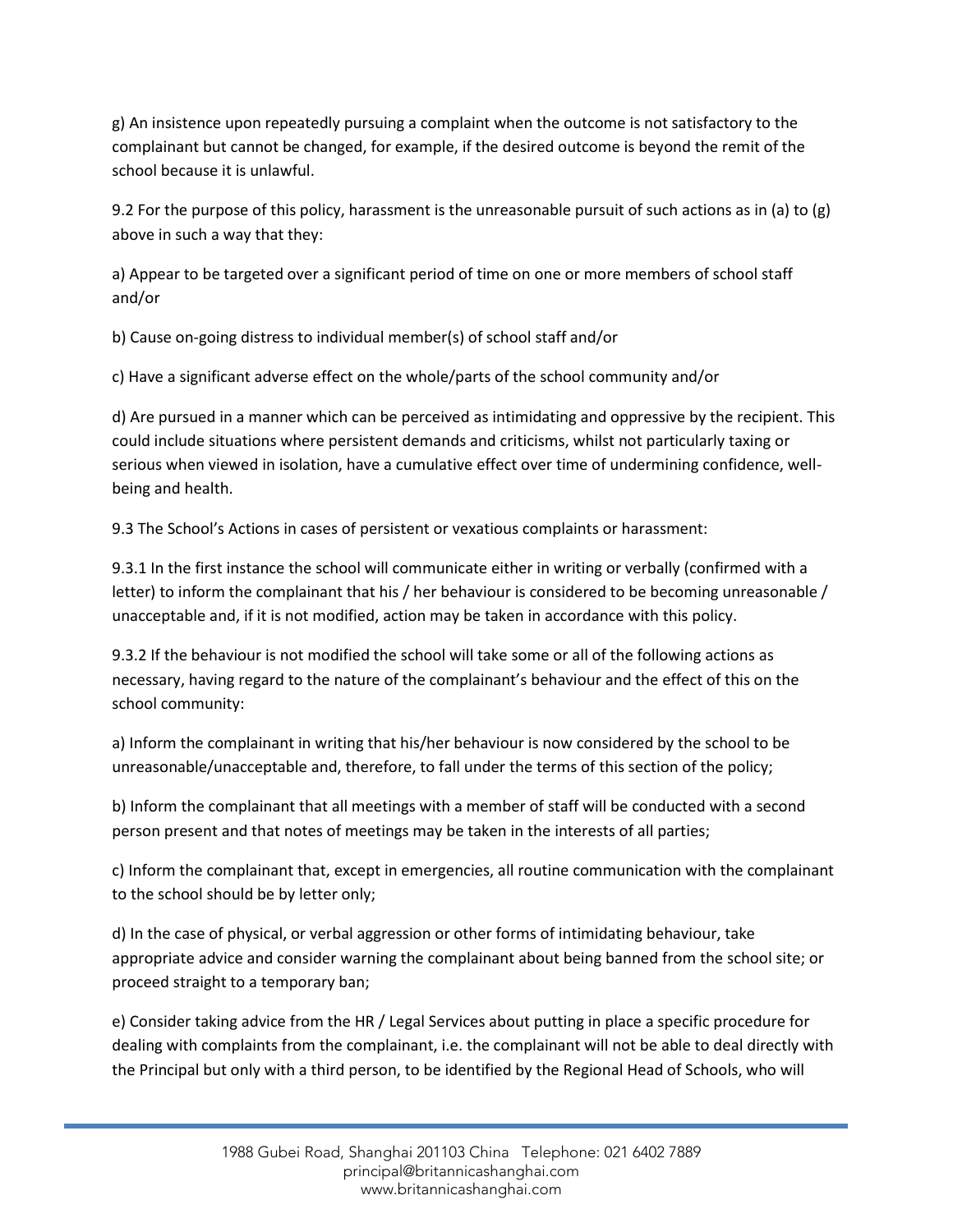investigate, determine whether or not the concern / complaint is reasonable or vexatious and then advise the Principal accordingly.

9.3.3 In the event of extreme situations or events, the school may take the decision to move implementing one of the above steps immediately. In this situation the complainant will be informed in writing.

9.3.4 The Principal and SLT will keep the Regional Head of School informed at all times.

# **Contacting the Board**

Mr. M W Clack, Regional Head of Schools / Board member

Email: michael@orbital.education

c/o Ms.Catherine Huang(HR Manager) Britannica International School of Shanghai

**Address:** 1988 Gubei Lu Near Wuzhong Lu, Shanghai

**Phone:** +021 6402 7889

**Email:** [chuang@support.orbital.education](mailto:chuang@support.orbital.education)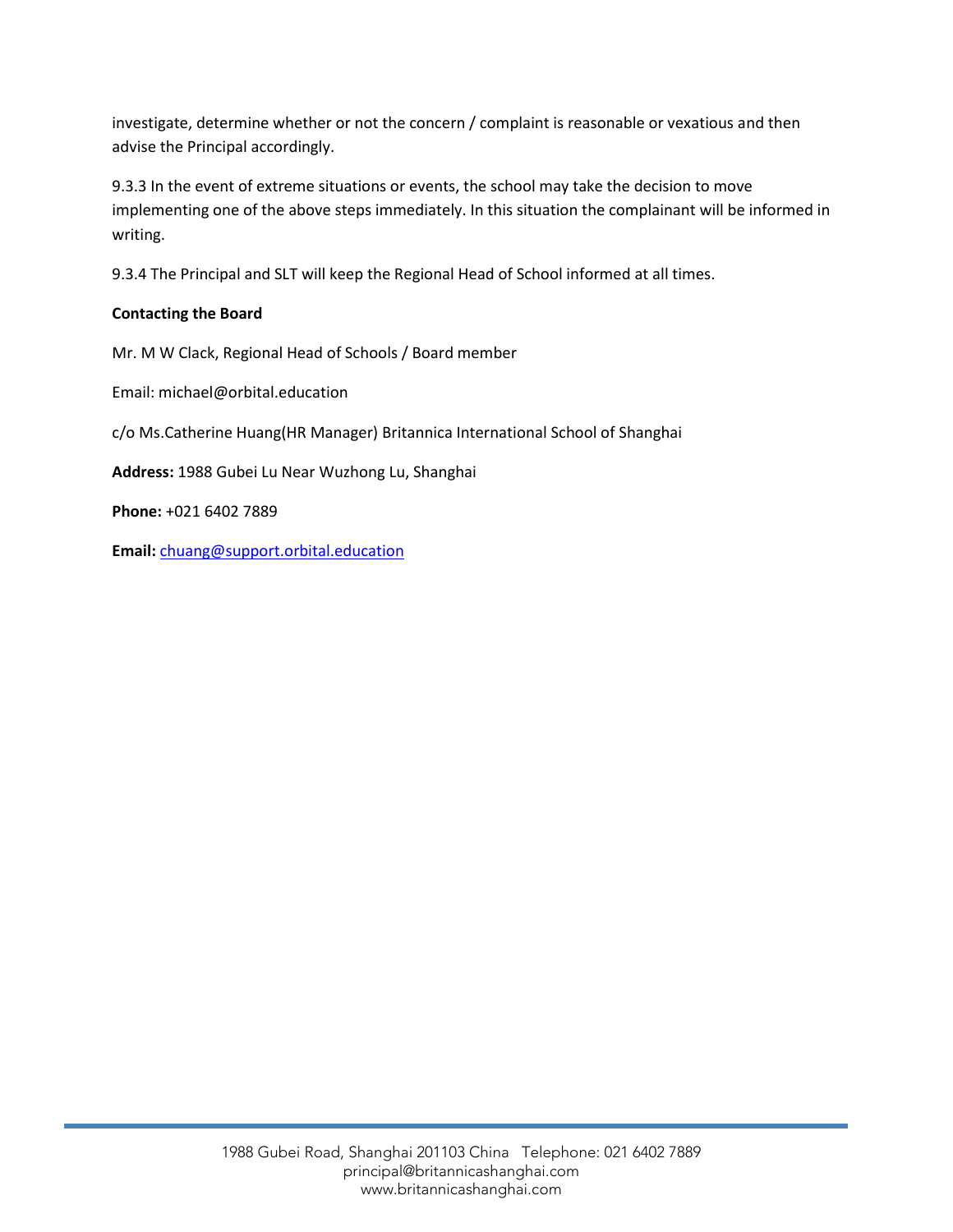# **APPENDIX 1: Concerns and Complaints Process Flowchart**

|                                 | $\mathbf{1}$   | <b>Student/parent raises the</b><br>concern with the Class<br><b>Teacher</b>                           | $\Rightarrow$ | <b>Teacher and parent agree</b><br>actions to be taken                                                                                                                                                                          | $\Rightarrow$ | <b>Class Teacher fills out the</b><br><b>Complaint Record form</b>                                                                                |
|---------------------------------|----------------|--------------------------------------------------------------------------------------------------------|---------------|---------------------------------------------------------------------------------------------------------------------------------------------------------------------------------------------------------------------------------|---------------|---------------------------------------------------------------------------------------------------------------------------------------------------|
|                                 | ⇓              | If concern is beyond Teacher to resolve<br><b>OR</b><br>If the Parent is dissatisfied with the outcome |               |                                                                                                                                                                                                                                 |               | ⇓                                                                                                                                                 |
|                                 | $\overline{2}$ | <b>Student/parent raises the</b><br>concern with the Head of<br><b>Section</b>                         | $\Rightarrow$ | <b>Head of Phaseand parent</b><br>agree actions to be taken                                                                                                                                                                     | $\Rightarrow$ | <b>Head of Phaseadds to the</b><br><b>Complaint Record form</b><br><b>OR</b><br><b>Head of Phasefills out the</b><br><b>Complaint Record form</b> |
|                                 |                |                                                                                                        |               | <b>OR</b>                                                                                                                                                                                                                       |               |                                                                                                                                                   |
| al Procedures<br><u>Informa</u> |                |                                                                                                        | $\Rightarrow$ | <b>Head of Phasee-mails</b><br>parent, indicating when to<br>expect a response<br><b>Head of Phaseinvestigates</b><br>concern and any actions<br>already taken<br><b>Head of Phasenotifies parent</b><br>of outcome and actions | $\Rightarrow$ | <b>Head of Phaseadds to the</b><br><b>Complaint Record form</b>                                                                                   |
| ⇓                               | ⇓              | If concern is beyond Head of Phaseto resolve                                                           |               |                                                                                                                                                                                                                                 |               | ⇓                                                                                                                                                 |
|                                 |                | <b>OR</b><br>If the Parent is dissatisfied with the outcome                                            |               |                                                                                                                                                                                                                                 |               |                                                                                                                                                   |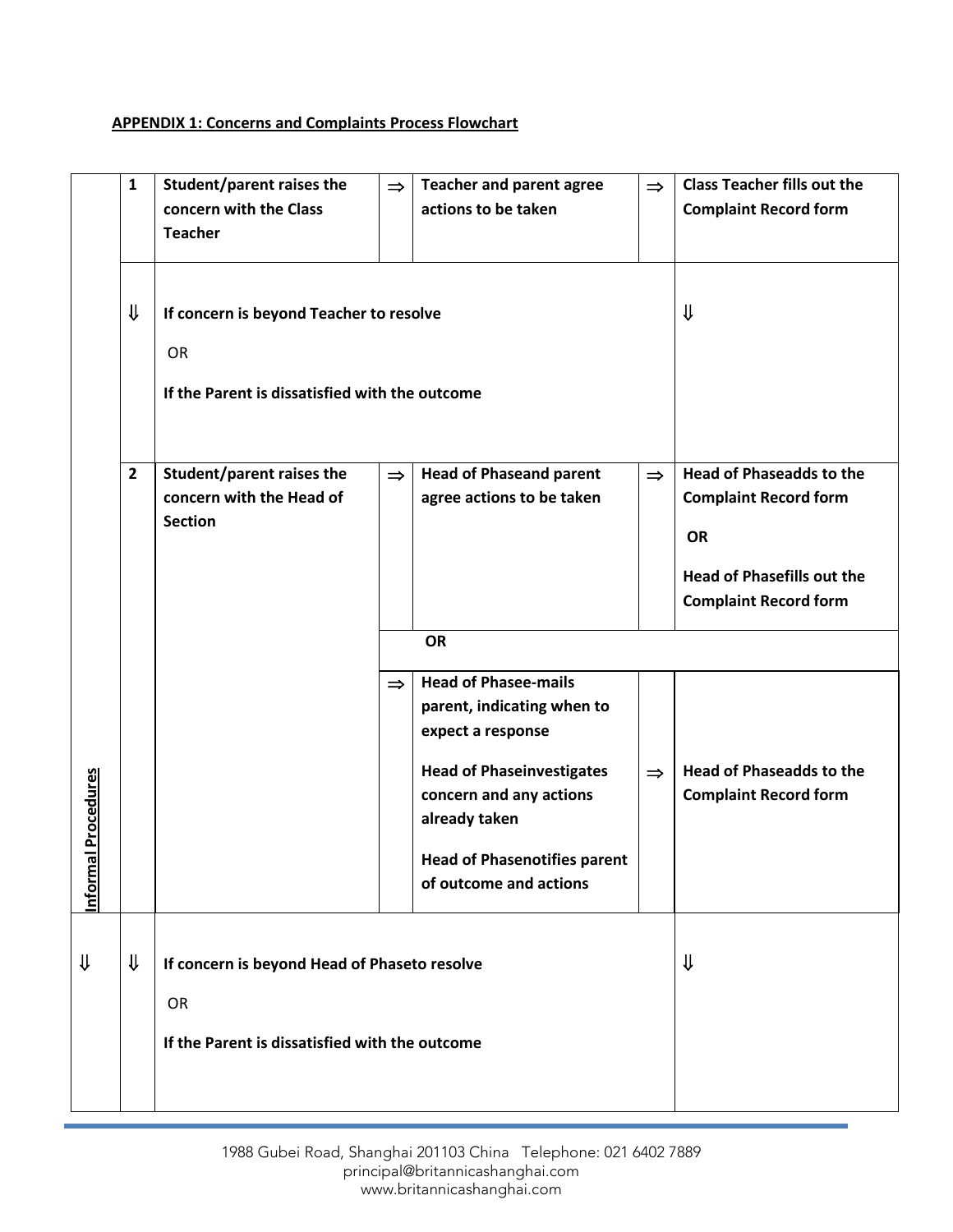|                          | 3            | Parent puts concern in                                         | $\Rightarrow$ | Principal e-mails parent,             |               |                              |
|--------------------------|--------------|----------------------------------------------------------------|---------------|---------------------------------------|---------------|------------------------------|
|                          |              | writing to Principal                                           |               | indicating when to expect a           |               |                              |
|                          |              |                                                                |               | response                              |               |                              |
|                          |              |                                                                |               |                                       |               |                              |
|                          |              |                                                                |               | <b>Principal investigates</b>         |               |                              |
|                          |              |                                                                |               | concern and any actions               |               |                              |
|                          |              |                                                                |               | already taken                         |               |                              |
|                          |              |                                                                |               |                                       |               |                              |
|                          |              |                                                                |               | This will, if required, include       | $\Rightarrow$ | Principal adds to the        |
|                          |              |                                                                |               | meetings with the parties             |               | <b>Complaint Record form</b> |
|                          |              |                                                                |               | involved                              |               |                              |
|                          |              |                                                                |               |                                       |               |                              |
|                          |              |                                                                |               | <b>Principal notifies all parties</b> |               |                              |
| <b>Formal Procedures</b> |              |                                                                |               | of outcome and actions                |               |                              |
|                          |              |                                                                |               |                                       |               |                              |
|                          |              |                                                                |               |                                       |               |                              |
| ⇓                        | $\downarrow$ | If the Parent or staff member is dissatisfied with the outcome |               |                                       |               | ⇓                            |
|                          |              |                                                                |               |                                       |               |                              |
|                          |              |                                                                |               |                                       |               |                              |
|                          | 4            | <b>Parent or staff member</b>                                  | $\Rightarrow$ | Orbital investigates concern,         |               |                              |
|                          |              | submits Appeal by e-mail to                                    |               | actions taken and decision            |               |                              |
|                          |              | <b>Orbital</b>                                                 |               |                                       |               |                              |
|                          |              |                                                                |               |                                       |               |                              |
|                          |              |                                                                |               | This will include discussion          |               |                              |
|                          |              |                                                                |               | with the Principal                    |               |                              |
|                          |              |                                                                |               |                                       |               |                              |
|                          |              |                                                                |               | Orbital notifies all parties of       |               | This decision is Final       |
|                          |              |                                                                |               | outcome: either upholding             |               |                              |
|                          |              |                                                                |               | the Principal's decision or           |               |                              |
| Appeal                   |              |                                                                |               | giving a new outcome.                 |               |                              |
|                          |              |                                                                |               |                                       |               |                              |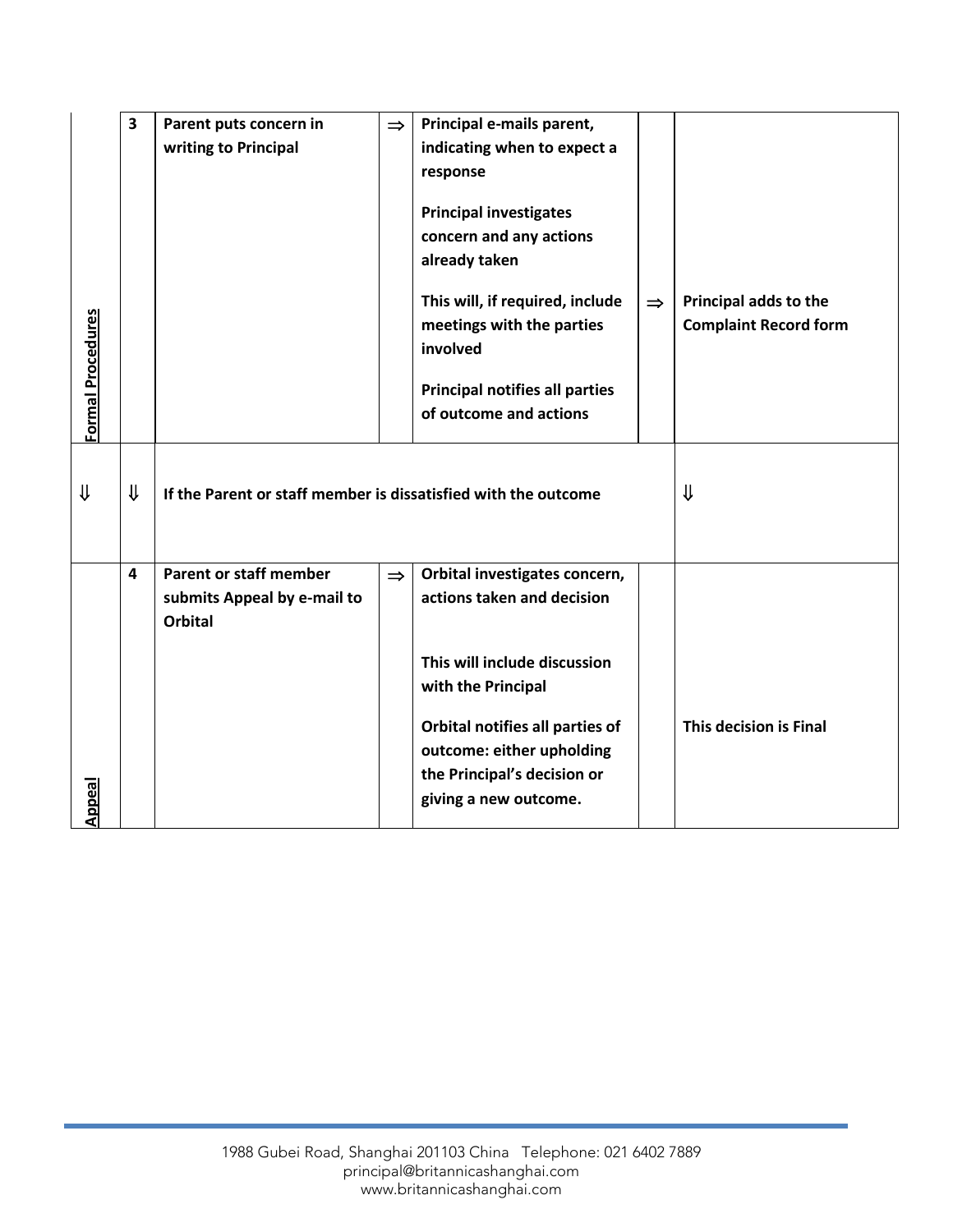#### **APPENDIX 2: Complaint Record Form**

- *This form must be completed by any member of staff receiving a complaint,*
- *For Informal complaints, this should be sent to the Head of Section.*
- *For formal complaints, this should be sent to or completed by the Principal.*

| Name of complainant:                                              | Date complaint made: |
|-------------------------------------------------------------------|----------------------|
|                                                                   |                      |
| Name of student:                                                  | Class:               |
| Relationship to student:                                          |                      |
| Nature of complaint:                                              |                      |
| (summary)                                                         |                      |
|                                                                   |                      |
|                                                                   |                      |
|                                                                   |                      |
| Informal procedures followed prior to starting formal procedures: |                      |
|                                                                   |                      |
|                                                                   |                      |
|                                                                   |                      |
|                                                                   |                      |
|                                                                   |                      |
| Evidence supplied:                                                |                      |
|                                                                   |                      |
|                                                                   |                      |
|                                                                   |                      |
|                                                                   |                      |
|                                                                   |                      |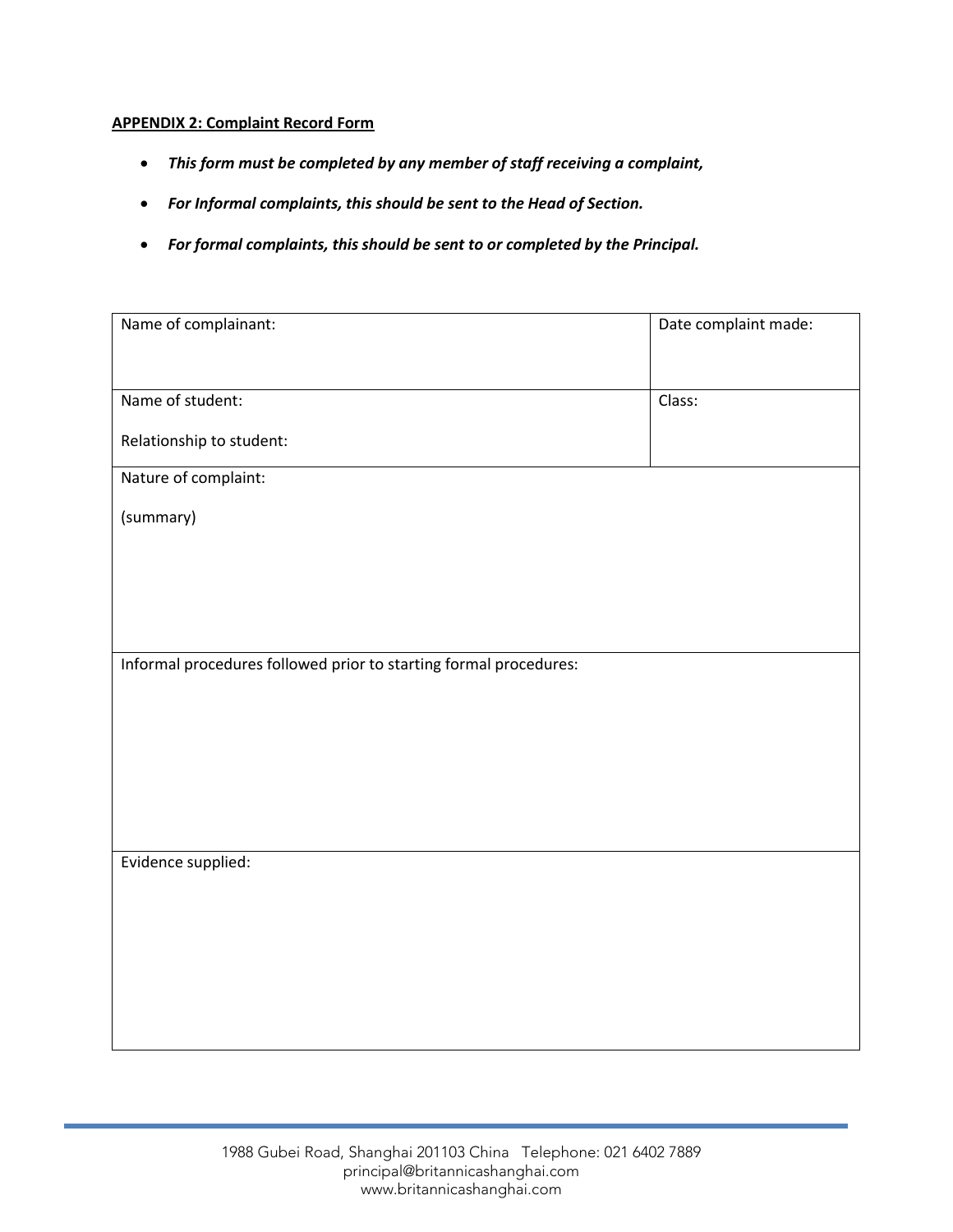| Outcome and explanation:                                                         |       |  |  |  |
|----------------------------------------------------------------------------------|-------|--|--|--|
| (summary, as copy of notification to parents/staff member(s) should be attached) |       |  |  |  |
|                                                                                  |       |  |  |  |
|                                                                                  |       |  |  |  |
|                                                                                  |       |  |  |  |
|                                                                                  |       |  |  |  |
|                                                                                  |       |  |  |  |
| Decision made by:                                                                | Date: |  |  |  |
|                                                                                  |       |  |  |  |
|                                                                                  |       |  |  |  |

| Date appeal submitted:                                                           | Date of appeal panel: | Appeal panel members: |  |  |  |  |  |  |
|----------------------------------------------------------------------------------|-----------------------|-----------------------|--|--|--|--|--|--|
|                                                                                  |                       |                       |  |  |  |  |  |  |
|                                                                                  |                       |                       |  |  |  |  |  |  |
| Outcome of Appeal and explanation:                                               |                       |                       |  |  |  |  |  |  |
|                                                                                  |                       |                       |  |  |  |  |  |  |
| (summary, as copy of notification to parents/staff member(s) should be attached) |                       |                       |  |  |  |  |  |  |
|                                                                                  |                       |                       |  |  |  |  |  |  |
|                                                                                  |                       |                       |  |  |  |  |  |  |
|                                                                                  |                       |                       |  |  |  |  |  |  |
|                                                                                  |                       |                       |  |  |  |  |  |  |
|                                                                                  |                       |                       |  |  |  |  |  |  |
|                                                                                  |                       |                       |  |  |  |  |  |  |
|                                                                                  |                       |                       |  |  |  |  |  |  |

Complaints can be raised to any member of staff

Key Contacts:

Principal

[Principal@britannicashanghai.com](mailto:Principal@britannicashanghai.com)

Vice Principal and Head of Primary

[Katherine.Mustoe@britannicashanghai.com](mailto:Katherine.Mustoe@britannicashanghai.com)